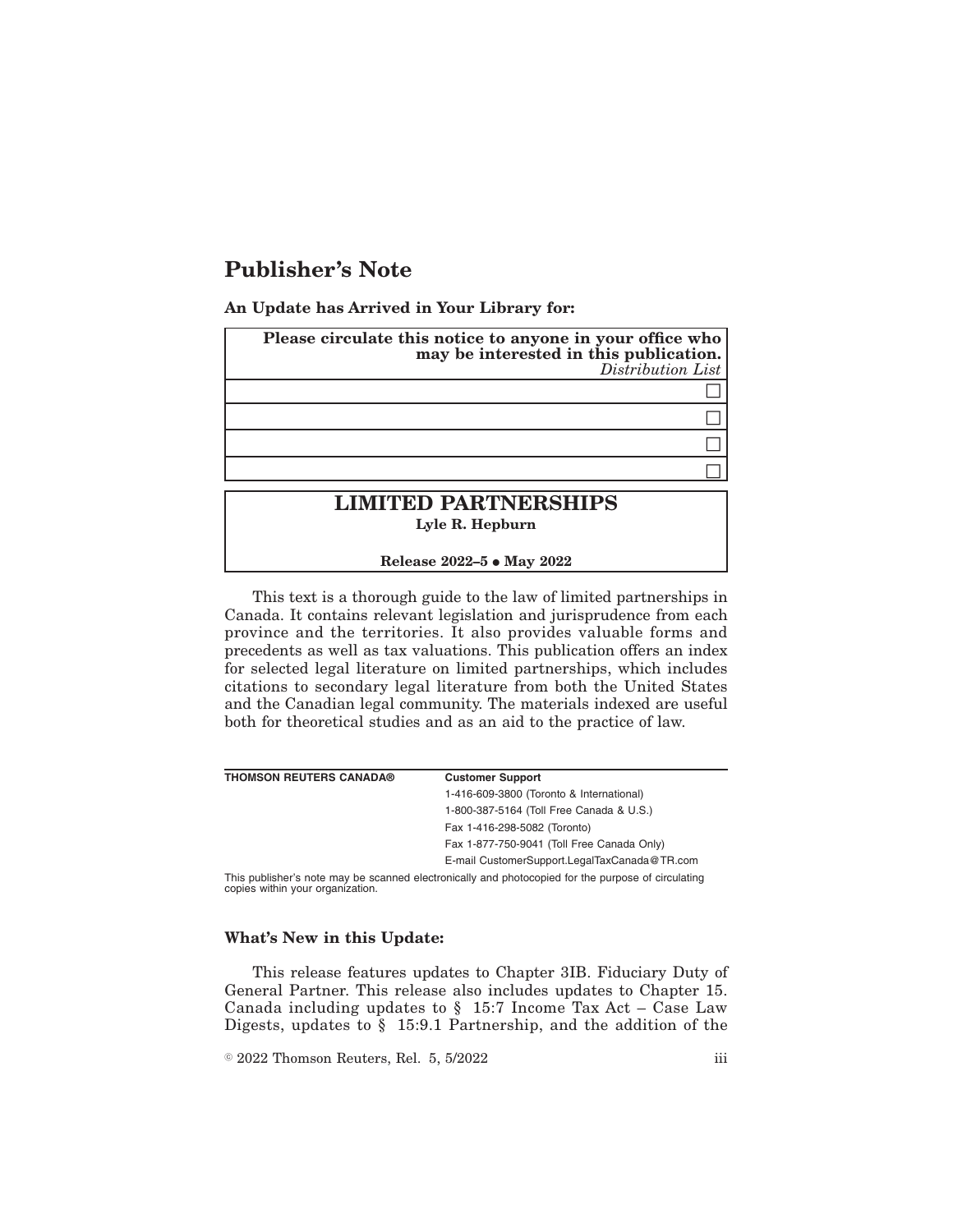Canada Revenue Agency's GST/HST and Investment Limited Partnerships.

## **Highlights:**

**The General Partner — Rights, Duties and Liabilities — Fiduciary Duty of General Partner — Fiduciary Duty of Directors of a General Partner** — On appeal, the Appellants argued that they could not be held liable for any breach because the party to whom they owed the duty, EVP GP, was different than the party that suffered the loss, Fund I. In rejecting this argument, Justice Hourigan explained that it would be an anomalous result if the law offered no remedy for the breach of a director's fiduciary duty in circumstances where the limited partnership suffered the resulting loss. If that were the case, directors could act with impunity to damage the interests of the limited partnership, including by engaging in self-dealing, and there would be no remedy for such a breach of fiduciary duty. The law of fiduciary duties, which is based in equity, should not brook such a lacuna in its remedies. The question was whether Amar and Sunny's fiduciary duty should expand to include a duty to the limited partnership. In Justice Hourigan's view, it should. Amar and Sunny conducted themselves in a manner that clearly breached their duties to EVP GP. This was not a situation where they were balancing the corporation's interests against those of the limited partnership. Instead, they acted solely in their self-interest and contrary to the interests of both the general partner and the limited partnership. For that reason, they were being sued by both Fund I and EVP GP. Where, as here, the directors ignore the interests of the general partners and the limited partnership and act solely in their self-interest, the concept of a director's fiduciary duty should be flexible enough to include duties to both the general partner and the limited partnership. Further, it should come as no surprise to the corporate directors that the limited partnership, which stands in a fiduciary relationship to the general partner and whose interests are supposed to be safeguarded, should have a right to claim against them personally. In a limited partnership, the *raison d'être* of the general partner is to manage the business operations of the limited partnership and shield the limited partners from the unlimited liability they would face in a partnership. The use of the corporate form by the general partner is in turn designed to limit its liability exposure. It would be inequitable if the corporate form could be used to insulate directors who are in breach of their duties to the general partner and who have caused damages to the limited partnership. Given the unique structure of limited partnerships, the common law should impose a fiduciary duty on corporate directors of the general partner towards the limited partnership. Justice Hourigan explained that it is well established that the "categories of fidu